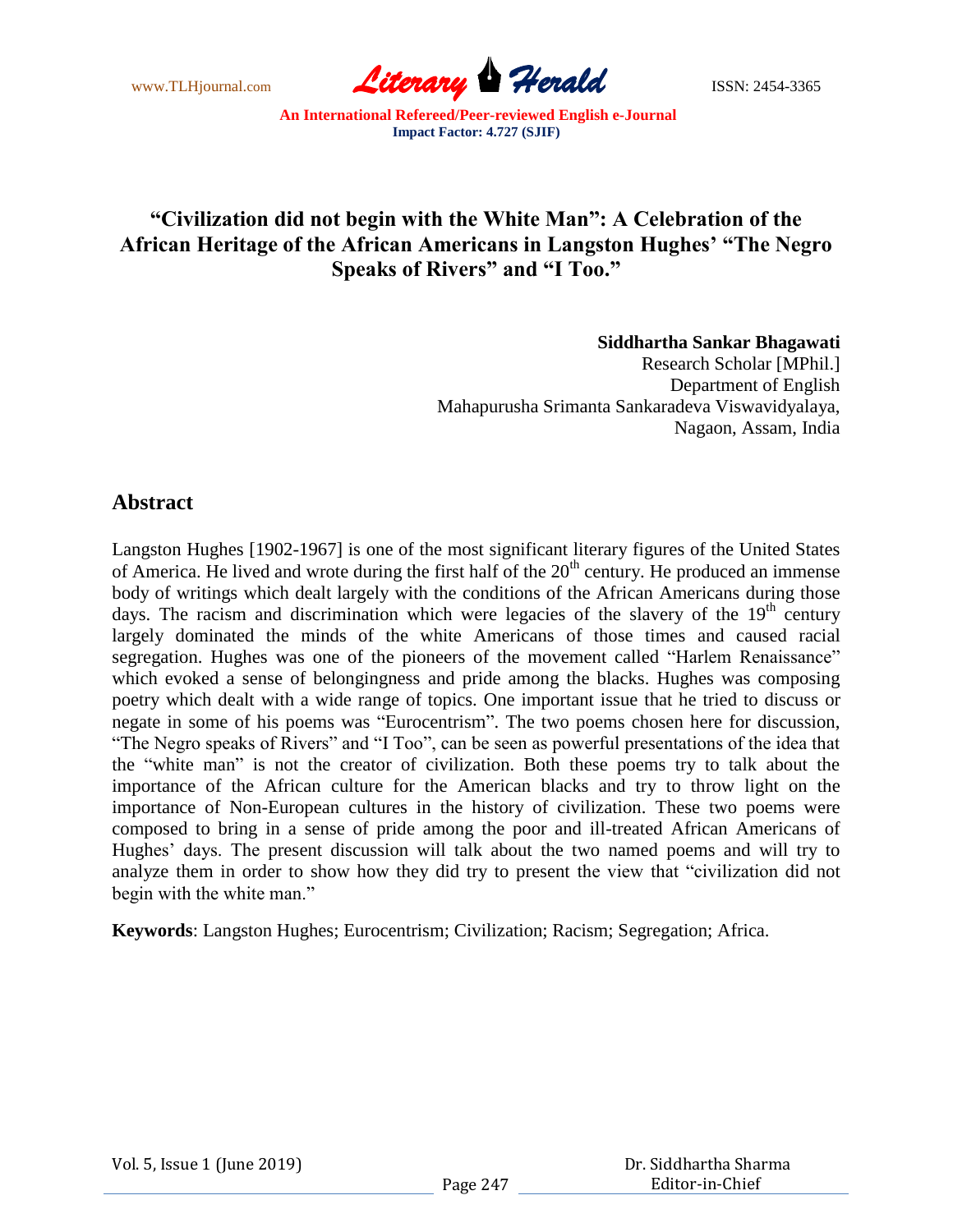

*The black man in Africa had mastered the arts and sciences. He knew the course of the stars in the universe before the man up in Europe knew that the earth wasn't flat. -* Malcolm X.

Racism is one of the most important issues in human social relations. While there has never been one universally accepted definition for it, racism basically means the belief in the physical and intellectual superiority of certain races over the other existing races of humans. We know that scientifically it is not true. While human features like complexion, body hair, height and the shape of eyes do differ among the various races, the most essential elements of humanity like the brain, intellectual abilities, bipedal movement and affection remain the same among all the people around the world. However, racism has been responsible for some of the biggest injustices done upon humans by other humans. In the present discussion, an attempt is at hand to look upon the racist behavior of the Europeans towards the Africans and Asians which was a result of the immense colonization by the major European powers during the  $15<sup>th</sup>$  and  $16<sup>th</sup>$ centuries. But the paper will chiefly talk about the subject matter of two poems by the renowned African American poet Langston Hughes. The two poems chosen here for discussion are "The Negro Speaks of Rivers" and "I Too". In these poems, Hughes tries to present a picture of the past of the blacks and pleads his fellow African Americans to feel a sense of pride and build a better future for them. Because of the utmost care taken by Hughes in the composition of these poems, they have gone on to become two masterpieces of American as well as world literature.

Slavery was legal in the USA during the first half of the  $19<sup>th</sup>$  century. Originally, slave ships used to bring people from Africa to America and these men and women were bought and sold like livestock. The cruelty, brutality and injustice slavery resulted in was immense and hence an abolitionist movement began to garner support from many affluent whites who wanted the buying and selling of humans to cease. There was never much slavery in the northern states; there was never any slavery in Canada; on the other hand, the southern states were full of fertile lands and the economy was wholly dependent upon the cultivation of crops like cotton and sugarcane and hence slaves were indispensable to carry out the arduous labor the cultivation and care these crops required. The injustices of slavery were well documented in several great works of fiction, like Harriet Beecher Stowe"s *Uncle Tom's Cabin* [1852] and mark Twain"s *The Adventures of Huckleberry Finn* [1884] [despite the fact that Twain"s novel appeared in the 1880s, years after the abolition of slavery]. The growing interest among the northern population to eradicate slavery and the unyielding desire among the southern slave-owners to continue on with the practice brought them into a conflict and this resulted in one of the bloodiest wars in the country"s history, the American Civil War [1861-1865]. The war ended in the defeat and destruction of the southern states but, on a positive note, slavery came to an end. However, the blacks were still not of equal status with the whites. The southern states enforced the infamous segregation laws called the "Jim Crow Laws". On the other hand, the condition of the blacks was not much better in the northern and coastal regions as well. By the  $20<sup>th</sup>$  century, however, a lot of things changed.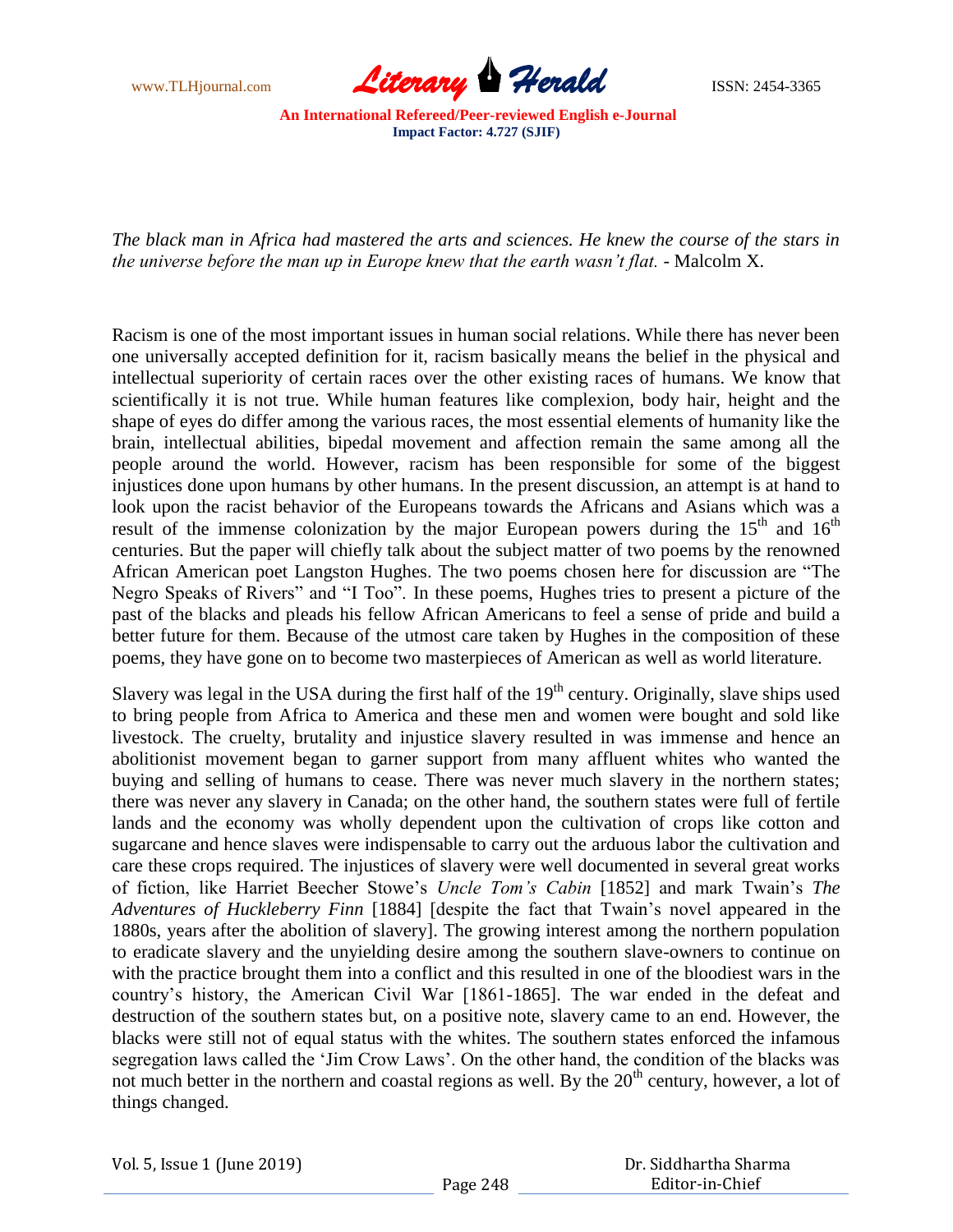

A movement in the art and culture of the blacks started to flourish in the Harlem neighborhood of New York. It later came to be called the "Harlem Renaissance". One of its major figures was Langston Hughes. Born and brought up in the state of Missouri, Hughes understood the problems of the blacks from his earliest years. He started to discuss his fears, grief and hopes in some of his finest poems. The present discussion has selected two of his poems in order to show how he wanted to celebrate blackness.

"The Negro Speaks of Rivers" is one of the earliest poetic works by Langston Hughes. It is regarded today as one of the most important pieces of poetry produced in America by a nonwhite. The poem talks about rivers and their importance in human civilization. Hughes starts the poem by saying, "I've known rivers". This 'I' is not exactly Hughes himself but one person who is not white. The narrator continues with his views upon civilization. He says that rivers as ancient as the world and civilization are familiar to him. Here, Hughes tries to present the view that civilization did not start with the whites but the non-whites. We know that the great civilizations of Mohenjo-Daro, Egypt and Babylon are from Asia, not Europe. The ancient astronomers of India and understood that that the earth is round much before the Europeans did. The ancient American cultures of the Aztecs, the Mayas, the Olmecs and the Incas understood the elliptical orbit of the earth and the movement of the planets ages before the European astronomers like Copernicus, Tycho Brahe, Kepler, Galileo and Newton were even born. Europeans borrowed most of the pioneering concepts from the Asians. As most of the civilizations of ancient world grew up on the banks of the rivers, the narrator of the poem states that he has known rivers as ancient as man. Furthermore, Hughes tries to bring in a sense of superiority among his fellow African Americans by talking about the Nile and the Pyramids. It is widely believed that enslaved people were used to build these structures, and hence Hughes tries in the poem to make the people understand that slavery has often been there. The poem is a continuous telling of the things which have been there for the blacks and the things which have been very important for civilization. While the poem was composed taking into consideration the history of Africans, this poem is surely a fine presentation of the legacy and pride which the blacks in America should enjoy.

Another fine poem by Langston Hughes, "I Too" is often seen as a work of poetry which has inspired African Americans more than any other work. The poem deals with the issues of inequality, injustice and racism. It first appeared in 1926 in the poetry collection, *The Weary Blues*. The poem is often read as a reaction to Walt Whitman"s *Leaves of Grass* where the importance of equality in diversity was advocated. Scholars believe that Whitman talked about America and Americans but he took only the whites into consideration. Hence the speaker of Hughes' poem dictates that 'he' too 'sings' America, meaning that the blacks are also a part of the country. The poem is written from the point of view of a black servant who works for a prosperous white family. The family is ashamed of him and tries to hide him from guests. But the narrator dreams of a day when equality will prevail in the country and he and his fellow black men will be respected and provided with equal status and opportunities with the whites. Just like as in "The Negro Speaks of Rivers", in this poem also we get a celebration of the black race. However whereas the previous poem dealt with the past, this one deals with a dream which can be seen to be of similar nature with the famous speech by the civil rights activist Martin Luther

Vol. 5, Issue 1 (June 2019)